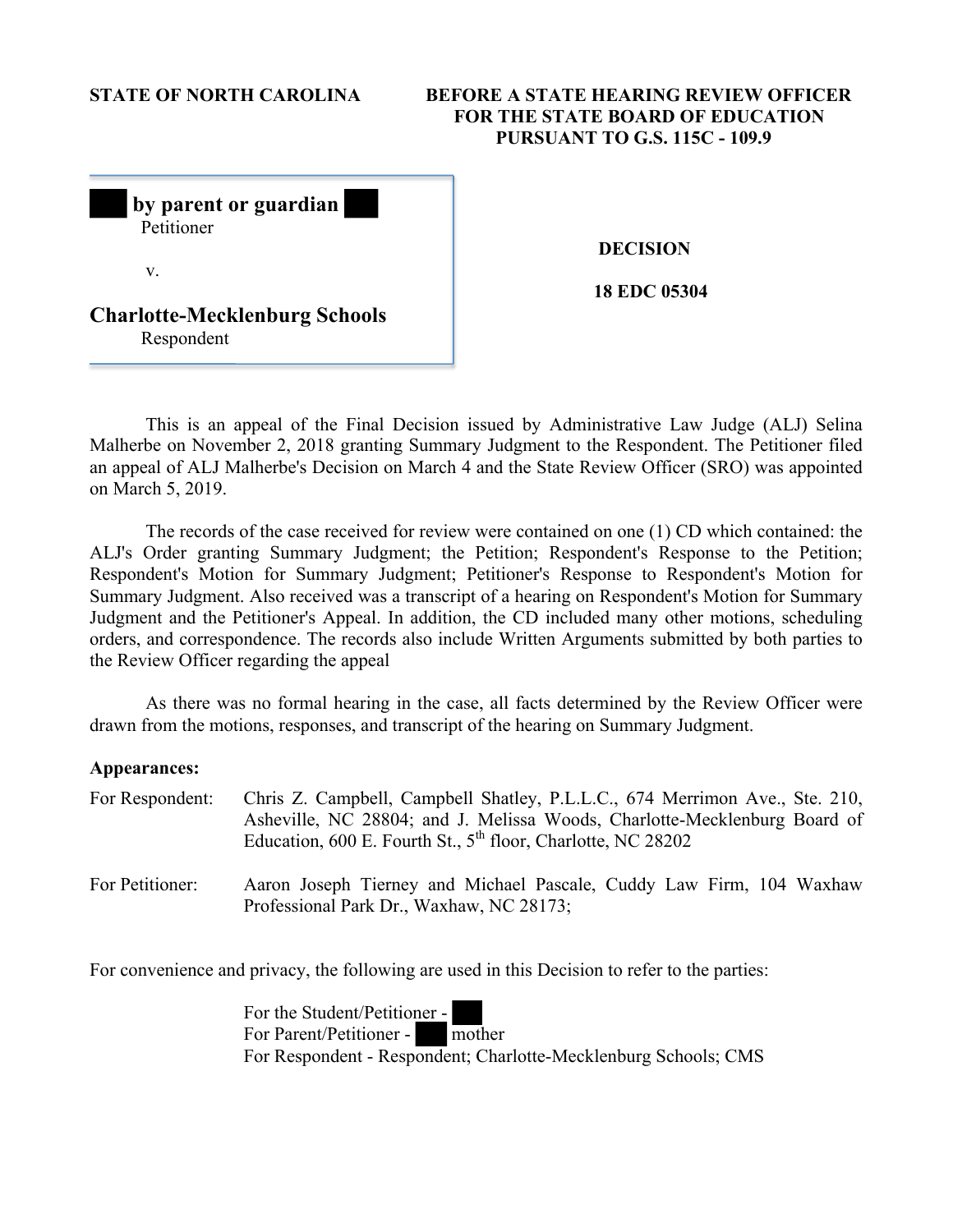## **WITNESSES** and **EXHIBITS**

There was no testimony of Witnesses nor were any Exhibits entered into the record.

## **STANDARD OF REVIEW**

The standard of review that must be used by the Review Officer for the State Board of Education is found in *Board of Education v. Rowley*, 458 U.S. 176 (1982). The Supreme Court held that due weight shall be given to the state administrative proceedings. In *Doyle v. Arlington County School Board*, 953 F.2d 100 (4th Cir. 1991), the Fourth Circuit explained *Rowley's* instruction that "due weight" be given to state administrative hearings. *Doyle* reviewed a product of Virginia's two-tiered administrative system. The court noted, "By statute and regulation the reviewing officer is required to make an independent decision . . .." *Doyle*, 953 F.2d at 104. The court held that in making an independent decision, the state's second-tier review officer must follow the "accepted norm of fact finding."

North Carolina's District Court Judge Osteen interpreted this requirement of *Rowley* and *Doyle*. *Wittenberg v. Winston-Salem/Forsyth County Board of Education*, *Memorandum Opinion and Order* 1:05CV818 (M.D.N.C. November 18, 2008) A State Review Officer (SRO) must follow the same requirements as the courts. The SRO must consider the findings of the ALJ as to be *prima facie* correct if they were regularly made.

### **ISSUES**

There were nine (9) claims in the Petition:

- 1. CMS dis-enrolled the student, changing her placement without first consulting the parent.
- 2. An online academy is not the least restrictive placement for the student.
- 3. The May 2017, October 2017, and May 2018 IEPs do not sufficiently state the educational services that the student should receive under her IEP.
- 4. CMS failed to appropriately notify the parent that the May 2018 IEP meeting would consider changes to the student's speech/language services.
- 5. The May 2018 IEP does not include any goals related to the student's speech-language therapy.
- 6. CMS reduced the student's speech/language services without conducting a new evaluation.
- 7. The May 2018 IEP provides insufficient levels of speech-language therapy, one of the student's main areas of need.
- 8. The May 2017, October 2017, and May 2018 IEPs do not provide the parental counseling and training recommended by CMS's own psychological evaluation.
- 9. CMS failed to respond to the Parent's request for independent evaluations.

# **FINDINGS and CONCLUSIONS**

# **As there was no formal hearing in the case, all facts were drawn from the motions, responses, and the transcript of the Hearing on the Motion for Summary Judgment.**

1. is a student enrolled in the Charlotte-Mecklenburg Schools. She is currently identified as child with special needs and is being served through an IEP by the Respondent.

2. by her parent or guardian filed a Petition for a Due Process Hearing on August 28, 2018. ALJ Selina Malherbe was assigned to hear the case.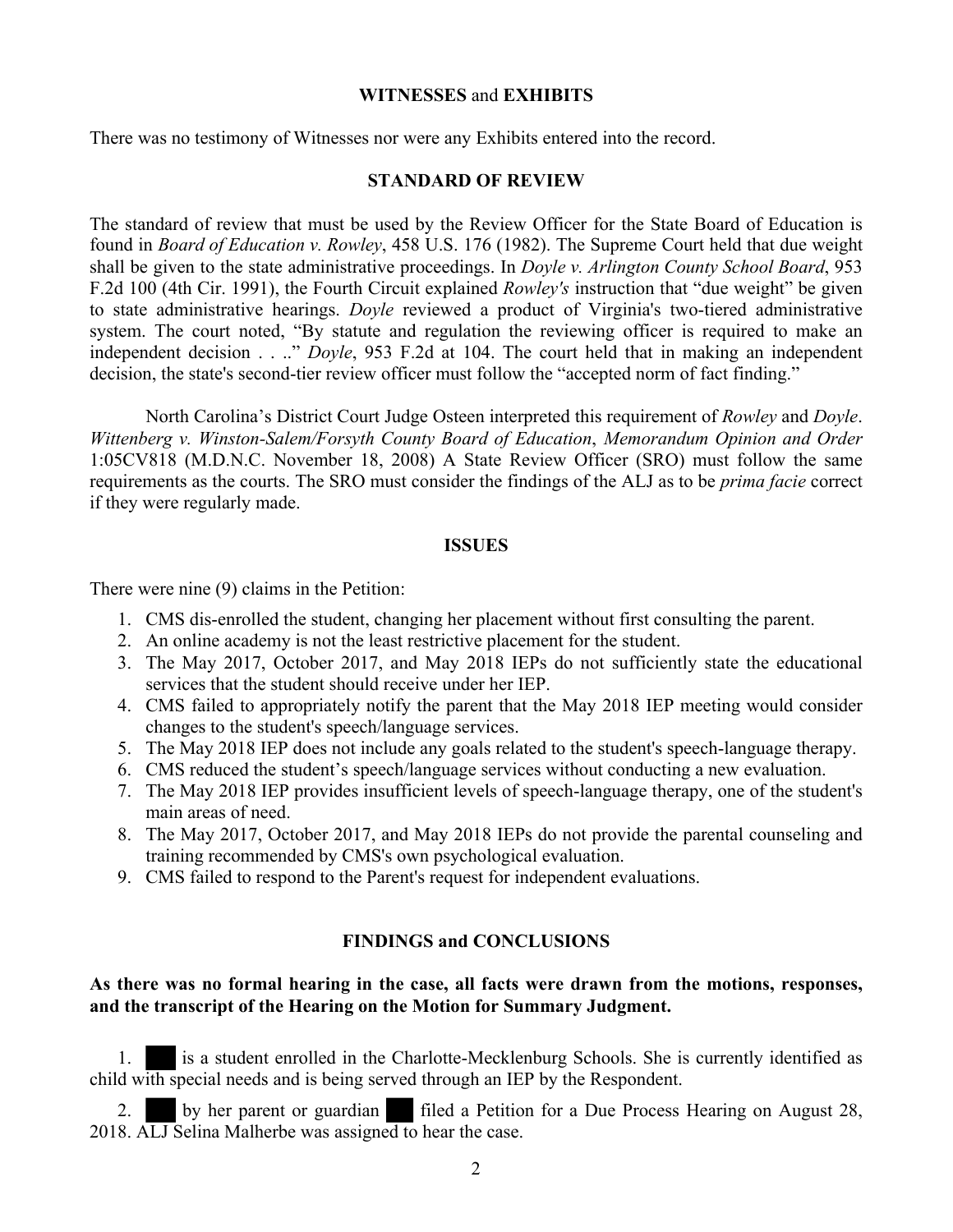3. On January 11, 2019 the Respondent filed a Motion for Summary Judgment and a Memorandum in Support of the Motion. On January 22 the Petitioner filed a Response to Respondent's Motion for Summary Judgment. On January 23 a hearing was held on the Motion, with the ALJ issuing a Final Decision Granting Summary Judgment for the Respondent on February 18, 2019.

4. The Petitioner appealed the ALJ Final Decision to the State Review Officer on March 4, 2019.

5. The Respondent in the Motion for Summary Judgment submitted affidavits from school staff with accompanying exhibits. The Petitioner in Response submitted a single affidavit from the mother with accompanying exhibits.

6. Following a hearing on the Motion for Summary Judgment, the ALJ found that the Respondent met its burden of demonstrating that there was no genuine issue of material fact regarding all nine (9) of Petitioner's claims

7. The ALJ also found that the Petitioner had failed to produce a forecast of evidence through specific facts to demonstrate that they could establish a prima facie case during a hearing. The Petition was composed primarily of allegations, disagreements and opinions that the ALJ found not sufficient to survive Summary Judgment.

8. The SRO agrees with the ALJ's Findings and Conclusions. Most of the Petition was composed of allegations, disagreements and opinions.

9. The first two claims (Issues 1  $\&$  2) have no basis for being submitted. The Petitioner submitted no facts that CMS dis-enrolled the student. enrolled the student in the Academy during the summer of 2018. After discovering her error in making this choice, the student never attended the Academy. The mother brought the student back to CMS's school for the upcoming regular school year. The first two claims are not viable and the ALJ should have granted Summary Judgment regarding these claims.

10. The SRO agrees with the ALJ regarding the claims in Issues 3, 4, 5, 6, 7, and 8. The Petitioner failed to produce a forecast of evidence through specific facts to demonstrate that they could establish a prima facie case during a hearing. Both the Petition and oral arguments during the Hearing on the Motion for Summary Judgment were composed primarily of allegations, disagreements and opinions that are not sufficient to survive Summary Judgment.

11. In addition, the applicable statue of limitations found in N.C.G.S. §115C-109.6(b) forecloses claims arising prior to August 28, 2017. Specifically, the claims in Issues 3 and 8 related to violations prior to August 2017 are foreclosed by North Carolina's one-year statue of limitations. The Petitioner made no argument regarding any exception to the applicable statue of limitations found in N.C.G.S. §115C-109.6(c).

12. The Petitioner made some interesting arguments related to claims in Issues 3, 5, 6 and 7, but has only made allegations and statements disagreeing with the decisions made by the IEP team. The Petitioner made no effort to produce a forecast of specific evidence to survive Summary Judgment regarding these claims.

13. The claim in Issue 4 has no basis in law. The mother was provided notice of the pending IEP meetings during which some changes were made to s IEP. Nothing in IDEA or state law requires that a parent be notified of each specific change that may be made in a child's IEP. Such notice would defeat one of the purposes of the IEP meeting. An IEP meeting provides the opportunity for all team members, including parents, to review the IEP and make suggestions that may improve the IEP.

14. The claim in Issue 6 has no basis in law. There is no requirement in IDEA or state law that a new evaluation be conducted prior to a change in services.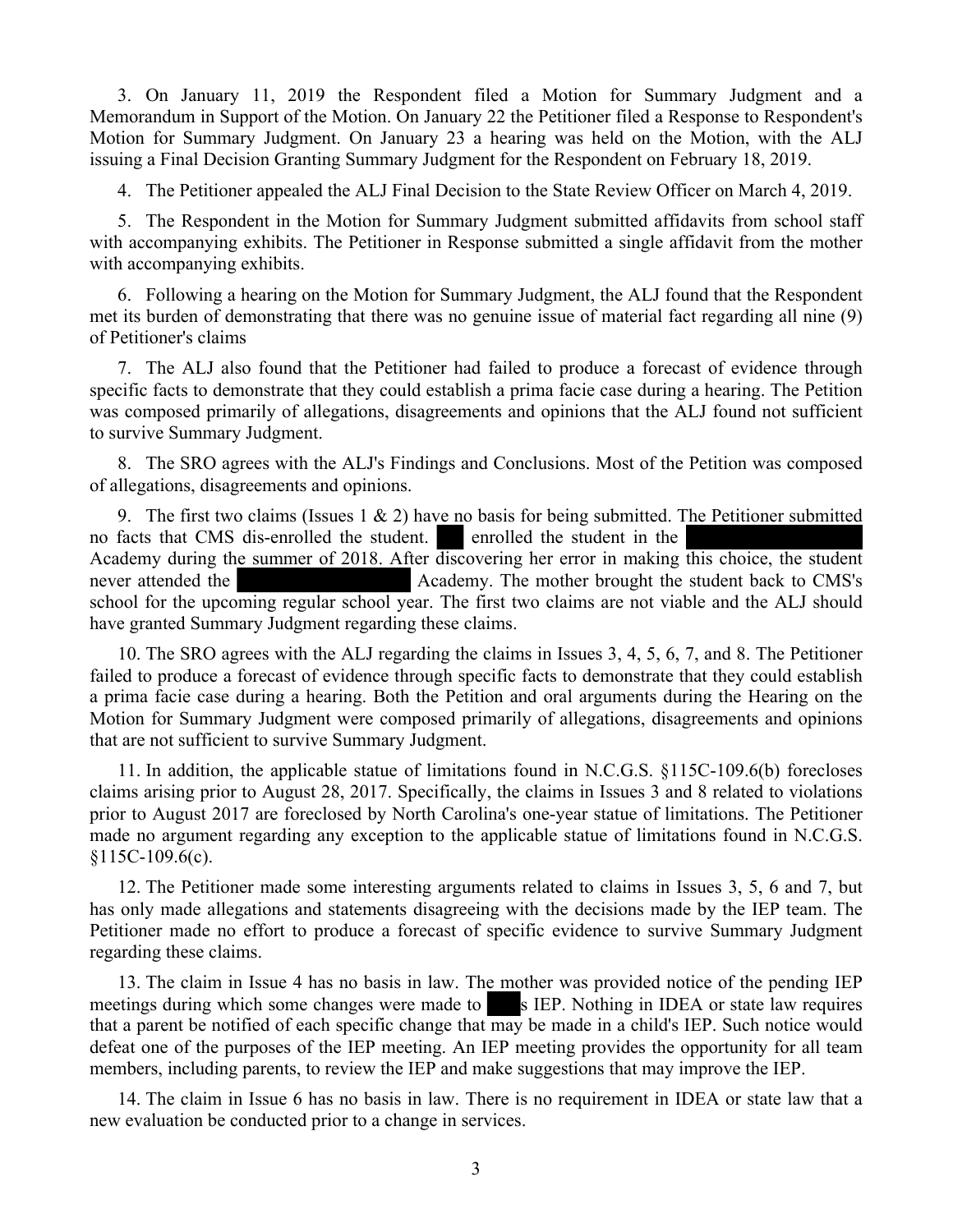15. There is no legal basis for the claim in Issue 8. Recommendations made by evaluators are not required to be incorporated into an IEP. The IEP team, independently, makes decisions regarding all recommendations for the provision of FAPE. Again, the Petitioner made no forecast of evidence pertaining to the need for parental counseling that would be necessary to survive Summary Judgment.

16. The applicable statue of limitations in N.C.G.S. §115C-109.6(b) forecloses the claim in Issue 9. Normally a parent's request for an independent evaluation (IEE) triggers the requirements in NC 1504- 1.3. The request for an IEE, however, was made on August 10, 2018, more than one year after the evaluation was conducted. The Petitioner made no argument in the Petition or during the Hearing on the Motion on Summary Judgment regarding any exception to North Carolina's statue of limitations found in N.C.G.S. §115C-109.6(c).

17. The Petitioner, in its Written Exceptions and Arguments to the SRO, made extensive arguments that the one-year statue of limitations should not apply to the request for an IEE. The SRO is not convinced. The evaluation conducted by CMS is an "action" as described in N.C.G.S. § 115C-109.6(b) and subject to the statue of limitations.

18. The Petitioner submitted Written Exceptions and Arguments on March 19, 2019. Some of the Exceptions and Arguments were an attempt to introduce evidence, which the SRO will not consider. This is a review of the proceedings up to and through the Hearing on the Motion for Summary Judgment. The Petitioner had ample opportunity to present evidence to the ALJ.

19. The Petitioner at numerous times and again in Written Exceptions and Arguments to the SRO attempts to make an issue of being denied due process because of not being able to cross examine Respondent's staff. There was no hearing during which facts were introduced, so cross examination in the usual sense is not available. This was a Decision granting Summary Judgment. The Petitioner had ample opportunity to respond, and did submit a Response to the Respondent's Motion for Summary Judgment. The Petitioner also made arguments at the Hearing on the Motion.

20. Too many of the Petitioner's arguments are based on a faulty premise, that a due process hearing must take place. The Petitioner would then be able to present evidence and cross examine the CMS staff called upon to be witnesses. The Petitioner, however, must first survive a Motion for Summary Judgment. There is no guarantee that a filed Petition will ever make it to the due process hearing stage that envisioned by framers of IDEA. Due Process was still provided.

21. The Petitioner also had the opportunity in the original Petition, in its Response to the Motion for Summary Judgment, and during the Hearing on the Motion for Summary Judgment to show that there was a viable case for a hearing. The Petitioner could have done so by making a forecast of evidence that would be presented in a full due process hearing. The Petitioner failed to make a convincing argument. Instead, the Petitioner relied primarily on allegations, disagreements and opinions. This is insufficient to meet the burden imposed by a Motion for Summary Judgment. In order to meet its burden, "an adverse party may not rest upon the mere allegations or denials of his pleading, but his response, by affidavits or as otherwise provided in this rule, must set forth specific facts showing that there is a genuine issue for trial." N.C.R. Civ. P. 56(e). (*Emphasis added.)*

22. Summary judgment is intended "to eliminate the necessity of a formal trial where only questions of law are involved and a fatal weakness in the claim of a party is exposed." *Dalton v. Camp*, 353 N.C. 647, 650 (2001). The moving party can establish the absence of a genuine issue of material fact by "proving that an essential element of the opposing party's claim is nonexistent or by showing through discovery that the opposing party cannot produce evidence to support an essential element of his claim." *Zimmerman v. Hogg & Allen*, 286 N.C. 24, 29 (1974); *Messick v. Catawba Cnty*., 110 N.C. App. 707, 712 (1993). Once the moving party meets its burden, the nonmoving party must produce a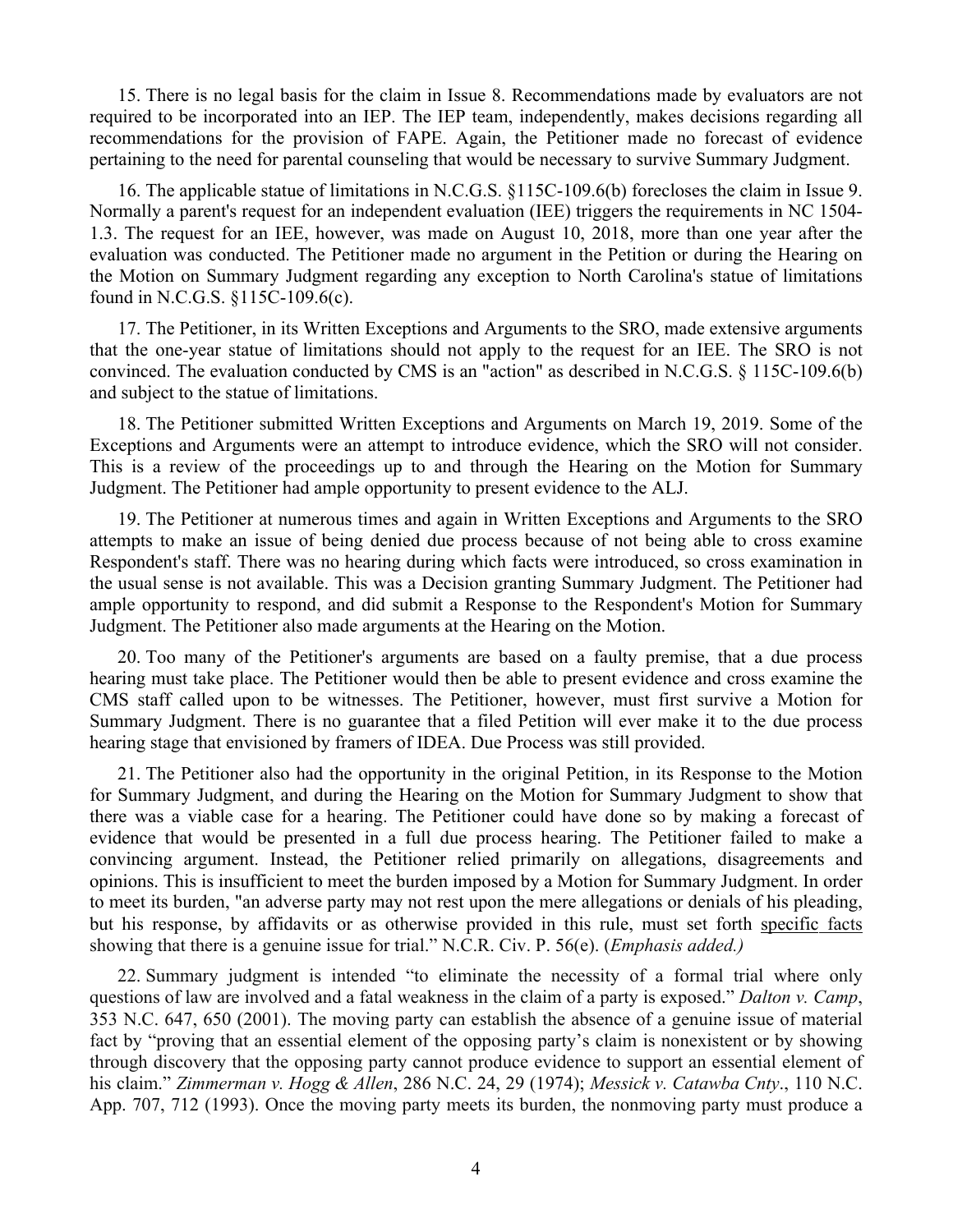forecast of evidence demonstrating specific facts showing that a prima facie case can be established at trial. *Pacheco v. Rogers and Breece, Inc.*, 157 N.C. App. 445, 448 (2003) (*Emphasis added.)*

23. Actions of local board of education are presumed to be correct. See N.C.G.S. 115C-44(b). In *Schaffer v. Weast*, 546 U.S. 49 (2005), the Supreme Court decided that those who challenge educational decisions made by schools have the burden of proof in these proceedings. Logically, this would translate to challenging a well-presented Motion for Summary Judgment as well. The Petitioner would have had a much better chance of surviving the Motion for Summary Judgment if it could have shown that there was evidence available to support the allegations in the Petition.

24. The Petitioner, in it's Written Exceptions and Arguments to the SRO, made extensive arguments regarding the requirement that CMS provide special education based on "peer-review research to the extent practicable," as required by 20 U.S.C. §  $1414(d)(1)(A)(i)(IV)$ . The Petitioner had made the allegation that this was not being done, but provided no forecast of evidence that could be introduced in a due process hearing to prove this. This claim cannot survive a Motion for Summary Judgment.

25. The SRO agrees with the ALJ's granting of Summary Judgment regarding all claims in the Petition.

# **DECISION**

- 1. The Final Decision of ALJ Malherbe granting Summary Judgment to the Respondent is upheld.
- 2. The Petitioner is entitled to no relief.

This the  $27<sup>th</sup>$  day of March 2019

Ooe D. Walters

Joe D. Walters State Review Officer

#### **NOTICE**

Any party aggrieved by this Decision may institute a civil action in state court within 30 days after receipt of this Decision as provided in N.C.G.S. 115C-109.9 or file an action in federal court within 90 days as provided in 20 U.S.C. §1415.